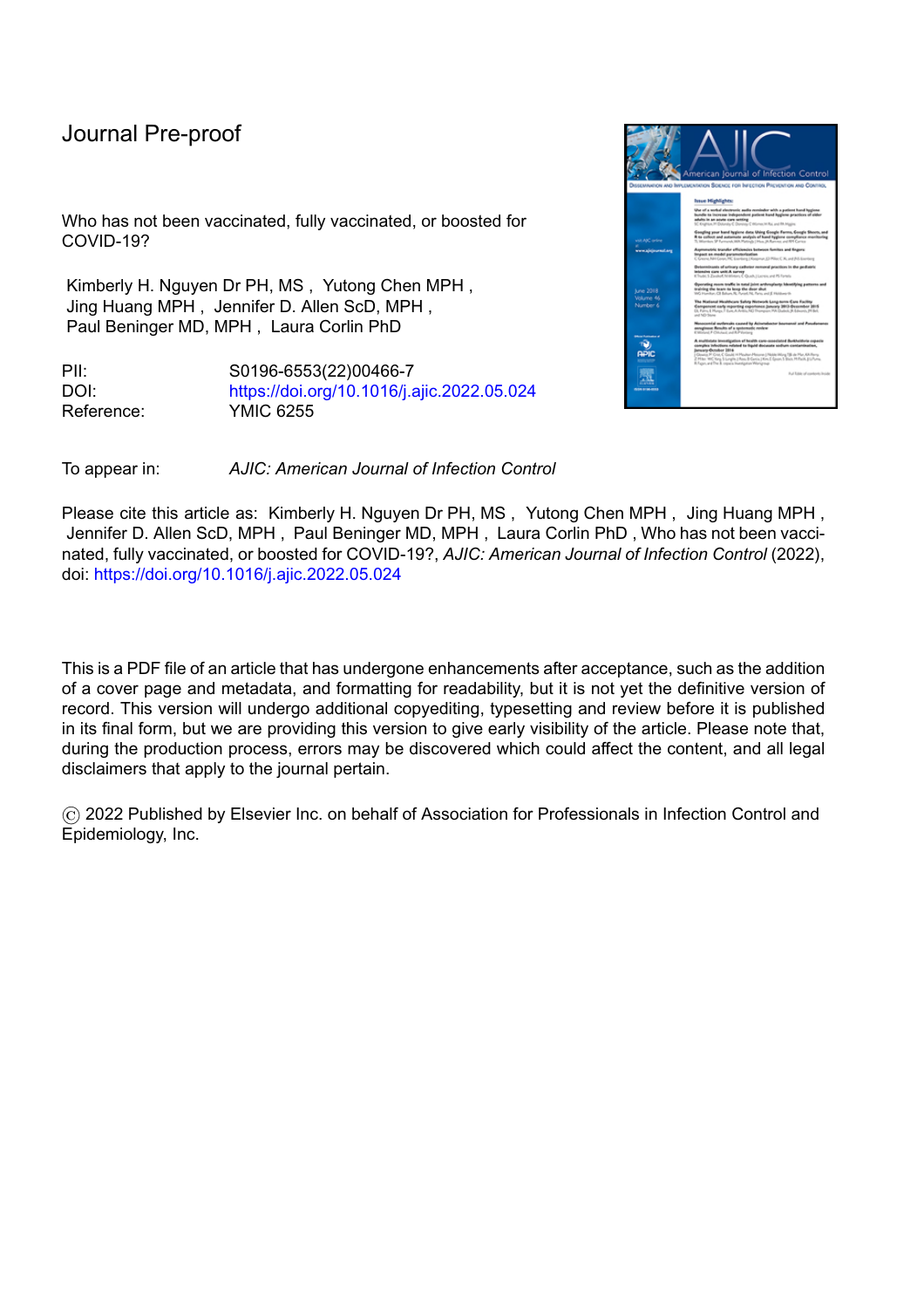# **Who has not been vaccinated, fully vaccinated, or boosted for COVID-19?**

Kimberly H. Nguyen, kimberly.nguyen@tufts.edu DrPH, MS <sup>1</sup> Yutong Chen, MPH<sup>1,#</sup> Jing Huang, MPH<sup>1,#</sup> Jennifer D. Allen, ScD, MPH,<sup>3</sup> Paul Beninger, MD, MPH,<sup>1</sup> Laura Corlin, PhD<sup>1,4</sup>

<sup>1</sup> Department of Public Health & Community Medicine, Tufts University School of Medicine, Boston, MA

<sup>2</sup> Department of Medicine, Children's Hospital, Boston, MA

l

<sup>3</sup> Department of Community Health, Tufts University, Medford, MA

<sup>4</sup> Department of Civil and Environmental Engineering, Tufts University School of Engineering, Medford, MA

# equal contribution

Address correspondence to: Kimberly Nguyen, DrPH, MS, Department of Public Health & Community Medicine, Tufts University School of Medicine, Boston, MA;. Phone: 301-906- 3755, Email:.

Conflict of Interest Disclosures (includes financial disclosures): The authors have no conflicts of interest relevant to this article to disclose. None of the authors have financial relationships relevant to this article to disclose.

Funding/Support: No funding was secured for this study. Laura Corlin was supported by Eunice Kennedy Shriver National Institute of Child Health & Human Development (NICHD) grant number K12HD092535. Jennifer Allen was supported by the Tufts University Office of the Vice Provost for Research (OVPR) Research and Scholarship Strategic Plan.

Keywords: COVID-19 vaccination, booster vaccination, vaccine hesitancy, disparities

Running head: Who has not received a COVID-19 vaccine?

The data that support the findings of this study are openly available at https://www.census.gov/programs-surveys/household-pulse-survey/datasets.html.

Highlights

- 15% are unvaccinated, 17% are not fully vaccinated, and 45% are not boosted
- Vaccination coverage was lowest for younger age groups for all vaccination categories
- Booster doses were lowest among adults with lower education and income
- Frontline and family business workers were less likely to be vaccinated
- Main reasons for not being vaccinated were concerns about side effects (53.4%)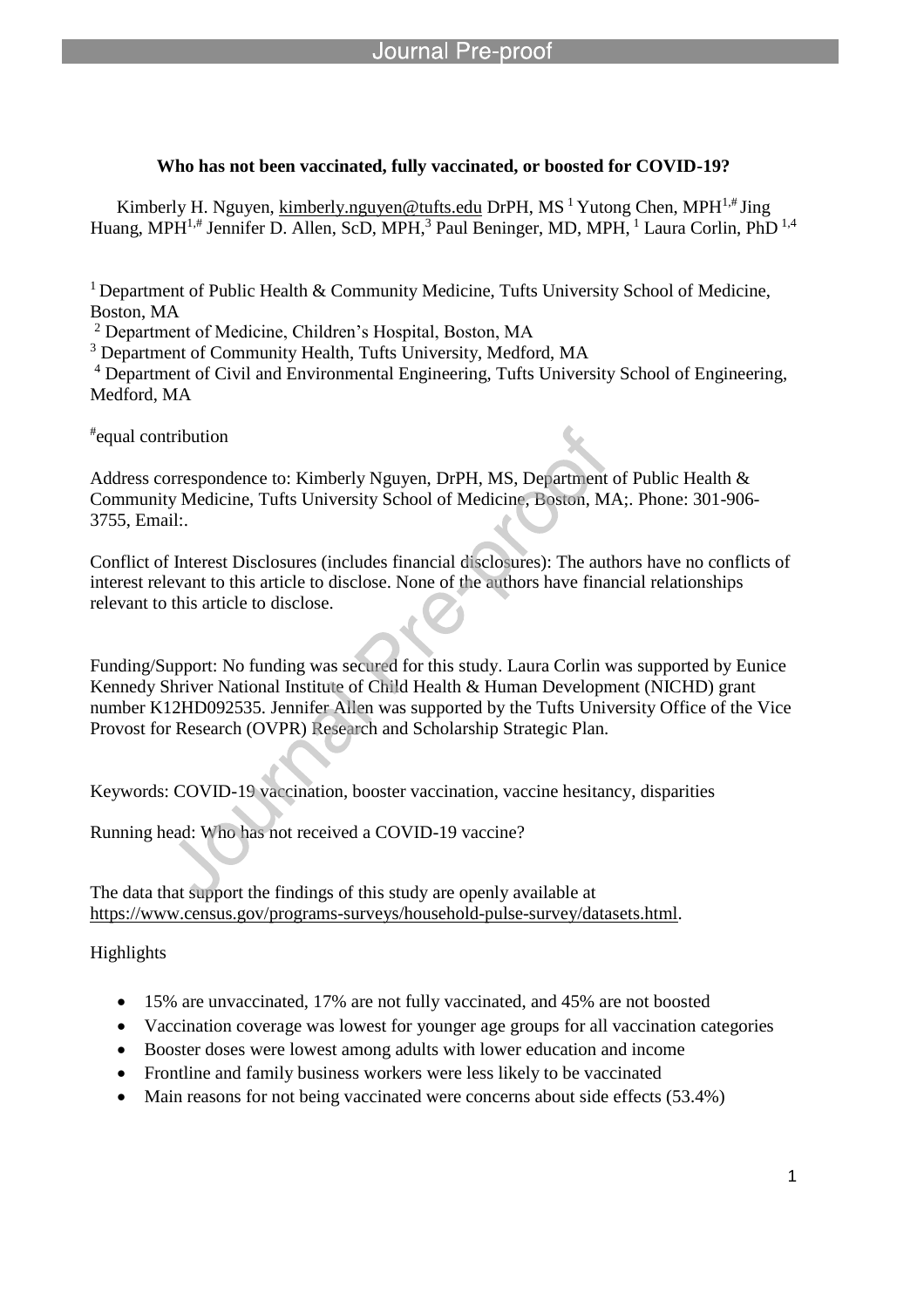**Abstract (max=70 words)**

l

 $\bullet$ 

We assessed COVID-19 vaccination coverage  $(\geq 1)$  dose, full vaccination, and booster vaccination) using a large, nationally representative survey of U.S. households (December 29, 2021 – January 10, 2022). Almost 1 in 6 adults have not been vaccinated or not been fully vaccinated, and almost one-half have not received a booster vaccine. All eligible individuals should receive the recommended number of vaccines to prevent further transmission of COVID-19.

#### **Introduction**

 $\bullet$ 

COVID-19 vaccines and booster doses have been authorized and recommended for use among adults in the United States since December 2020 and October 2021, respectively, yet many people remain unvaccinated, not fully vaccinated, or not boosted for COVID-19 (1). For example, as of March 1, 2022, approximately 12% of adults had not received any dose of the COVID-19 vaccine, 25% of adults were not fully vaccinated, and 52% of fully vaccinated adults have not received a booster vaccine (2). This is concerning, especially for vulnerable and highrisk populations, such as certain sociodemographic groups, essential worker groups, people in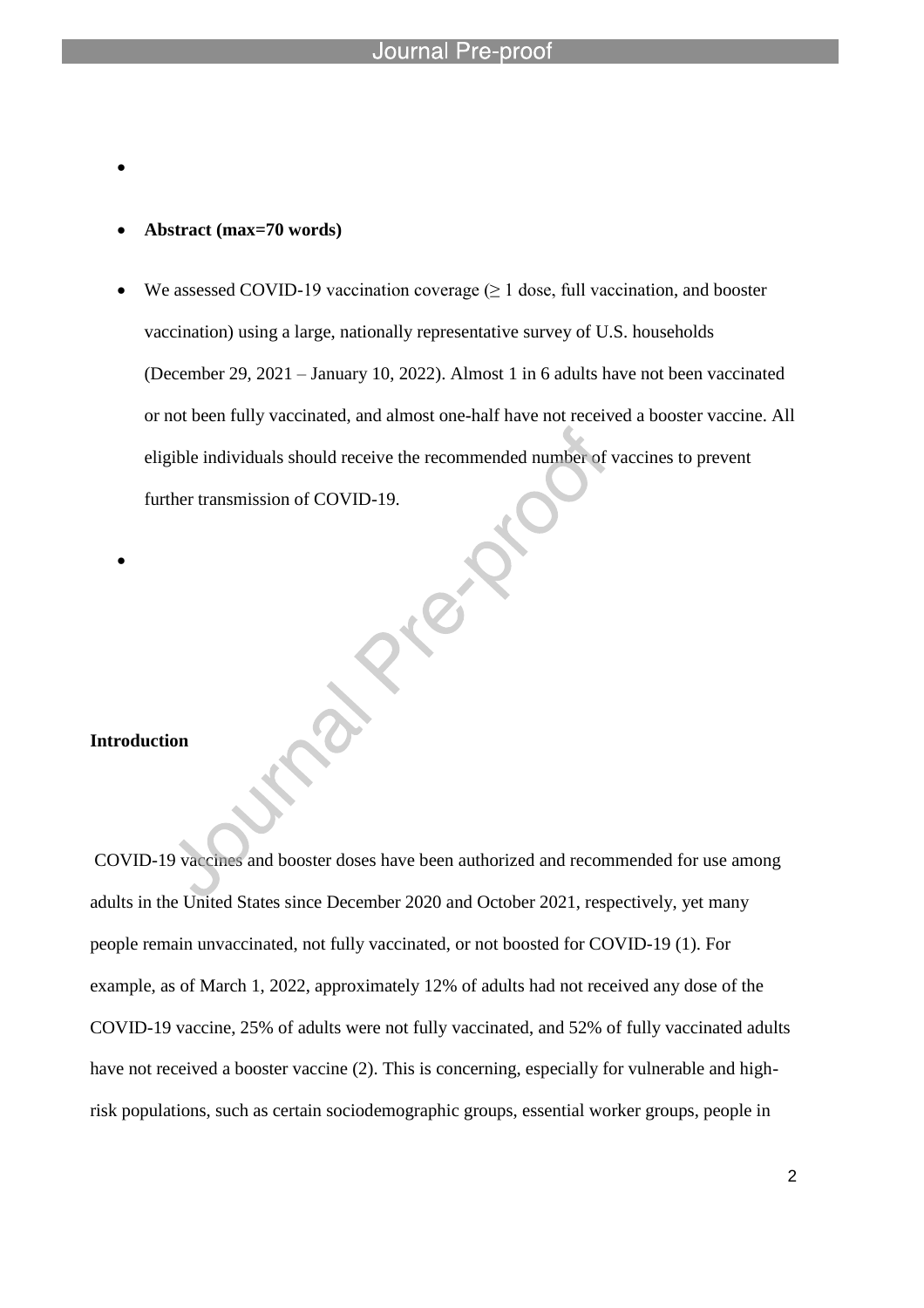l

some employment categories, people with disabilities and mental health disorders, people with food insecurity, people living in different residential structures, and households with children (3,4). The recent surge in cases and hospitalizations due to new variants of COVID-19 viruses underscores the importance of achieving high and equitable vaccination coverage for preventing further transmission of COVID-19 and protecting all individuals from COVID-19 infection and severe health outcomes (5).

Previous studies have examined possible reasons for non-vaccination, which include concerns about safety and side effects, wanting to 'wait to see' if it is safe, and mistrust of vaccines or the government (6). However, most studies have utilized data prior to August 2021 and to our knowledge, none have assessed uptake of the booster dose by groups with elevated risk for COVID-19 infection.

This study assessed receipt of at least one dose of COVID-19 vaccine, full vaccination, as well as receipt of a booster vaccine, overall and by sociodemographic factors and select high risk groups using a large, nationally representative survey of U.S. households. In addition, factors associated with each vaccination status were examined. Understanding gaps and disparities in vaccination coverage is fundamental to reducing COVID-19–related morbidity and mortality, and preventing further transmission of SARS-CoV-2 variants.

#### **Methods**

Data were collected from December 29, 2021 – January 10, 2022 in the Household Pulse Survey (HPS) (sample size  $= 74,995$ , response rate  $= 7.2\%$  (7). The survey design of the HPS has been described previously (8). This study was reviewed by the Tufts University Health Sciences Institutional Review Board and considered not to be human subjects research.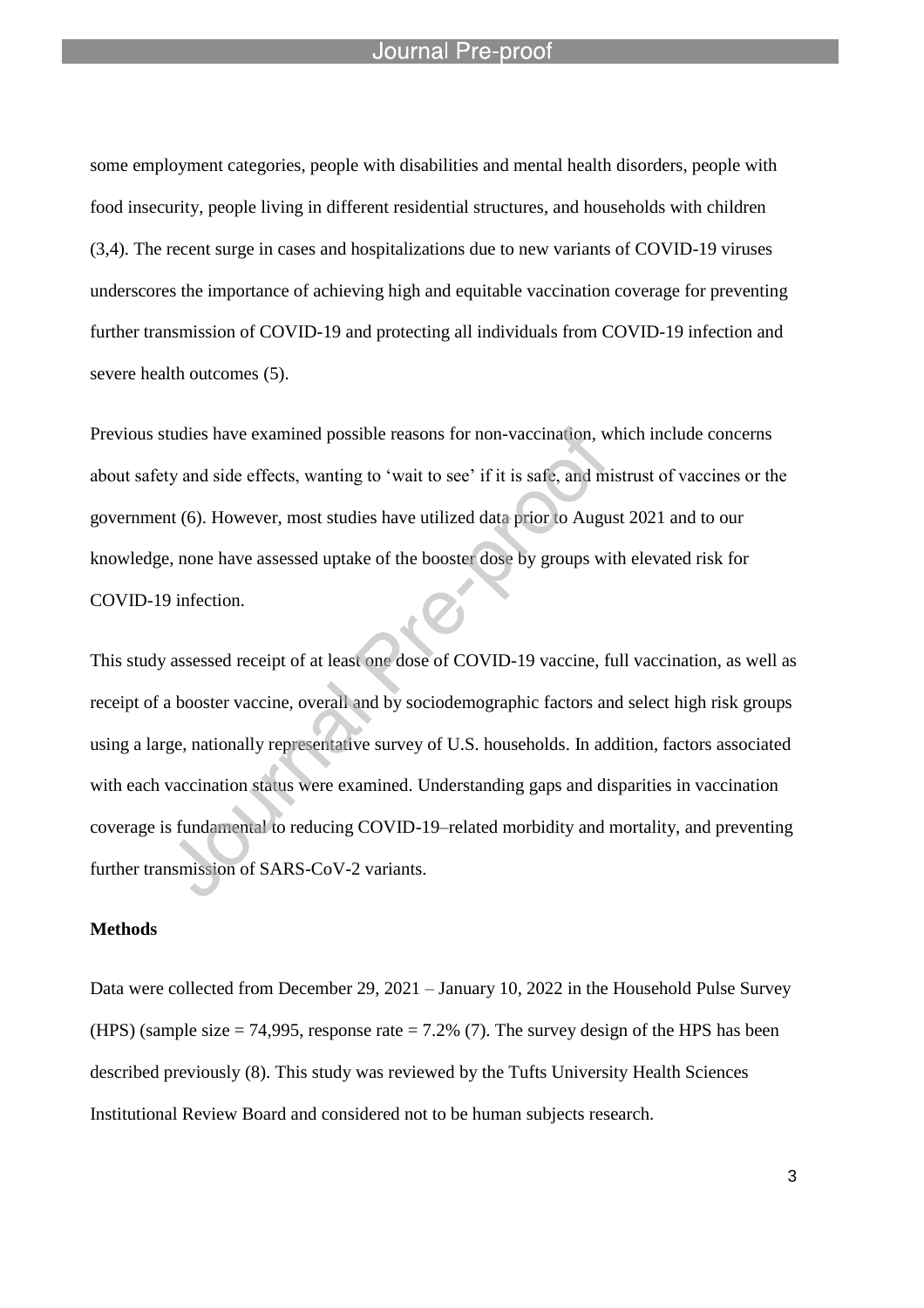l

Sociodemographic factors assessed were respondent age group [18-29, 30-39, 40-49, 50-64, ≥65 years], gender [male/female], race/ethnicity [Hispanic, non-Hispanic (NH) Asian, non-Hispanic Black, non-Hispanic white, non-Hispanic other/multiracial], educational attainment [high school equivalent or less, some college, college degree, or higher than college degree], annual household income [<\$35000, \$35000-49999, \$50000-74999, ≥\$75000, did not report], health insurance [yes/no], prior COVID-19 infection [yes/no], and Health and Human Services region.\* Other characteristics assessed were employment status,<sup>†</sup> essential worker group,<sup>‡</sup> employment type,<sup>§</sup> disability status,<sup>||</sup> mental health symptoms,<sup>¶</sup> oldest age of child in household [no children, <5 years, 5-11years, 12-17years], food insecurity (often not enough to eat, sometimes not enough to eat, enough to eat), and residential structure (single family home, townhouse/condo, apartment, mobile/boat/recreational vehicle).

The percentage of people who did not receive  $\geq 1$  dose of COVID-19 vaccine, were not fully vaccinated,\*\* or were not boosted<sup>††</sup> were assessed overall and by sociodemographic characteristics and select groups. Factors associated with not being vaccinated, fully vaccinated, or boosted were assessed using multivariable regression models. Analyses accounted for the survey design and weights to ensure a representative sample in SAS (version 9.4; SAS Institute, Inc.) and Stata (version 16.1).

#### **Results**

For all categories of vaccination, vaccination coverage was lowest for younger age groups (Table 1, Figure 1). For example, one in five adults ages 18-29 years had not received any COVID-19 vaccines and almost two thirds of fully vaccinated adults ages 18-29 years had not received a booster vaccination. NH Black adults were also more likely to not have received the booster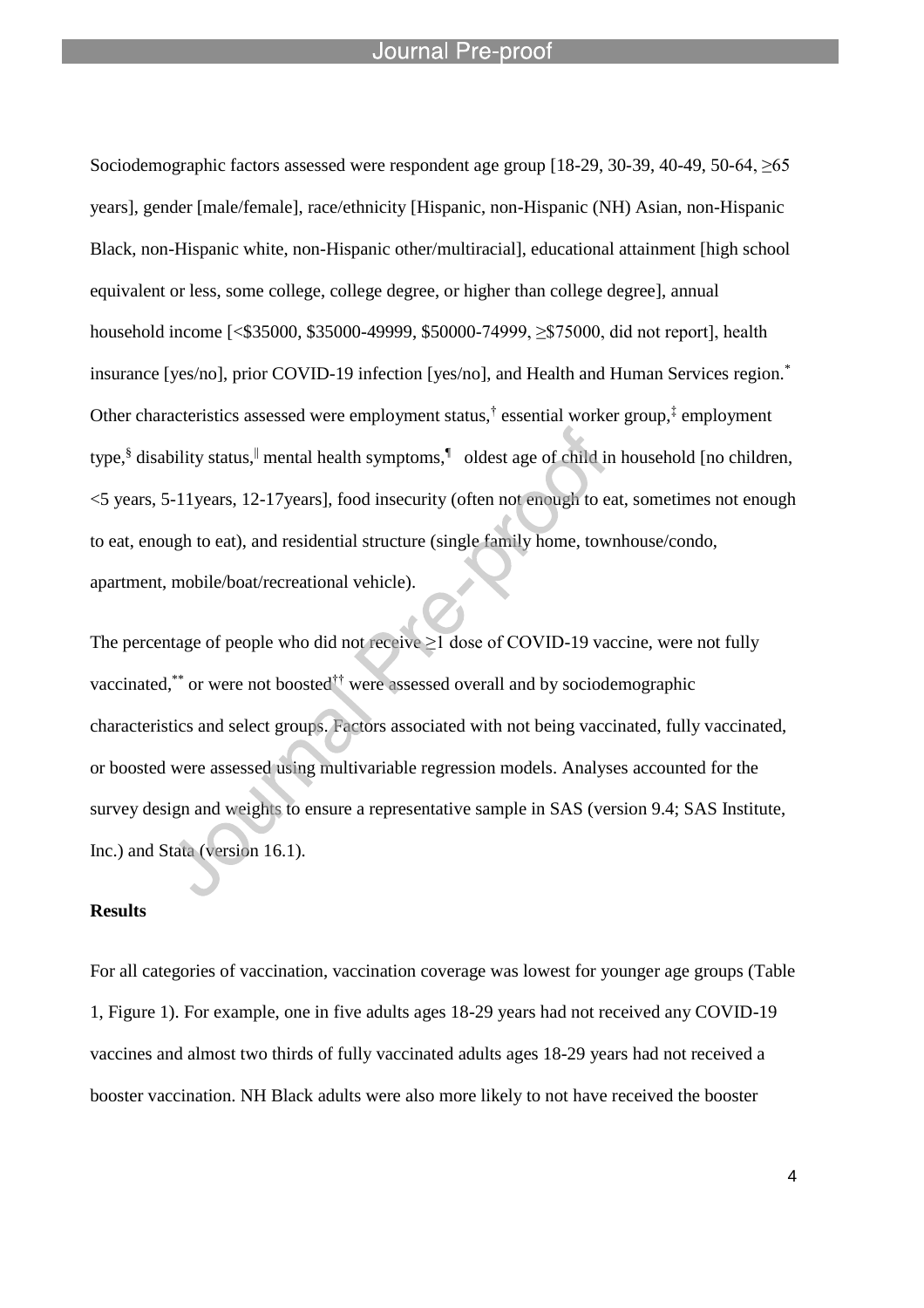l

vaccination than NH White adults (adjusted prevalence ratio [aPR]=1.22, 95% confidence interval [CI]=1.16,1.29). Adults with lower educational status and income levels were also more likely to have lower vaccination coverage across all vaccination groups. Adults without health insurance and those with a previous COVID-19 infection were less likely to be vaccinated, fully vaccinated, or boosted. Adults in the South, Midwest, and West (HHS regions 4,6,7, and 10) were more likely than adults in the Northeast (HHS region 1) to have lower vaccination coverage across all vaccination groups.

People who are unemployed, frontline essential workers, and those working in family businesses were more likely to be unvaccinated (Table 2). Households with children, particularly children <5 years, were more likely to be unvaccinated than households without children. Adults who often do not have enough to eat, or live in transient homes such as mobile home, boat, van, or recreational vehicles, were more likely not to have received any doses, not to be fully vaccinated, or not to be boosted than those with enough to eat or those living in single family homes, respectively.

The main reasons for not being vaccinated were concerns about side effects (53.4%), lack of trust in vaccines (42.4%), lack of trust in the government (36.3%), and belief that a vaccine is not needed (29.8%) (Figure 2)

#### **Conclusion and Discussion**

Despite increases in vaccination coverage since the beginning of the vaccination campaign (6), almost 1 in 6 adults have not been vaccinated or not been fully vaccinated, and almost one-half have not received a booster vaccine. Similar to sociodemographic characteristics for nonvaccination found in previous studies (4,6), lack of booster vaccination was highest among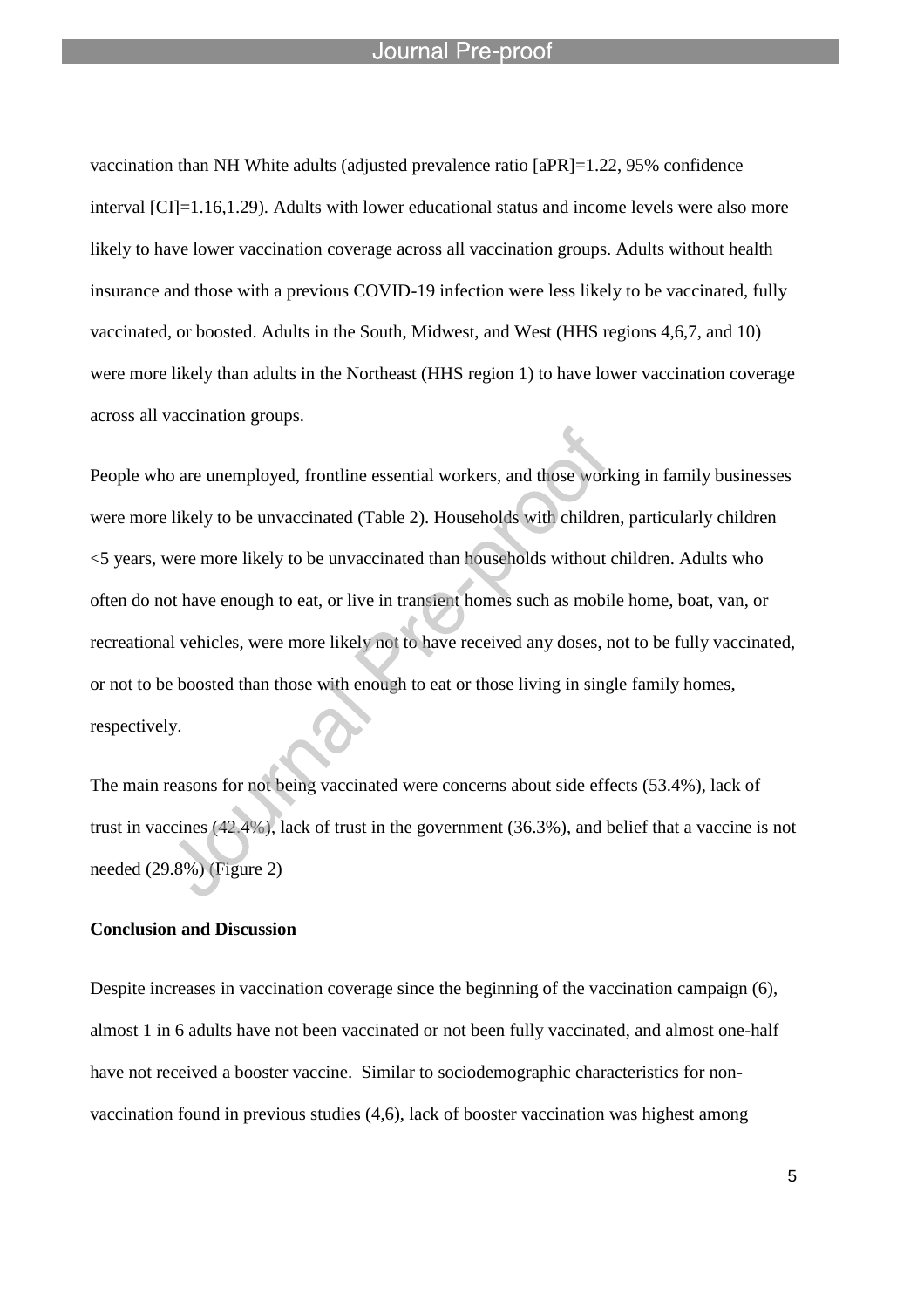l

younger adults, Hispanic and NH Black adults, adults with lower educational attainment and income levels, adults with no insurance, adults with a previous COVID-19 diagnosis, and adults living in the Southern region of the U.S. Furthermore, adults who were not employed, were frontline essential workers or worked in a family business were more likely not to be vaccinated or boosted.

The findings in this study are subject to several limitations. First, although sampling methods and data weighting were designed to produce nationally representative results, respondents might not be fully representative of the general U.S. adult population. Second, vaccination status for respondents was self-reported and is subject to social desirability bias. Third, the survey did not collect dates of vaccination, so lack of full vaccination coverage or booster vaccination may be due to ineligibility in a small percentage of individuals. Finally, the HPS has a low response rate (<10%); although non-response bias assessment conducted by the Census Bureau found that the survey weights mitigated most of this bias (9).

With preventive measures, such as social distancing and mask mandates, lifting throughout the United States (10), it is crucial that all eligible individuals receive the recommended number of vaccines as soon as possible to prevent further transmission of COVID-19 and to bring an end to the pandemic.

\* Health and human services regions are defined as the following: Region 1 – Connecticut, Maine, Massachusetts, New Hampshire, Rhode Island, and Vermont; Region 2 – New Jersey, and New York; Region 3 – Delaware, District of Columbia, Maryland, Pennsylvania, Virginia, and West Virginia; Region 4 – Alabama, Florida, Georgia, Kentucky, Mississippi, North Carolina, South Carolina, and Tennessee; Region 5 – Illinois, Indiana, Michigan, Minnesota, Ohio, and Wisconsin; Region 6 – Arkansas, Louisiana, New Mexico, Oklahoma, and Texas; Region 7 – Iowa, Kansas, Missouri, and Nebraska; Region 8 – Colorado, Montana, North Dakota, South Dakota, Utah, and Wyoming; Region 9 – Arizona, California, Hawaii, and Nevada,; Region 10 – Alaska, Idaho, Oregon, and Washington.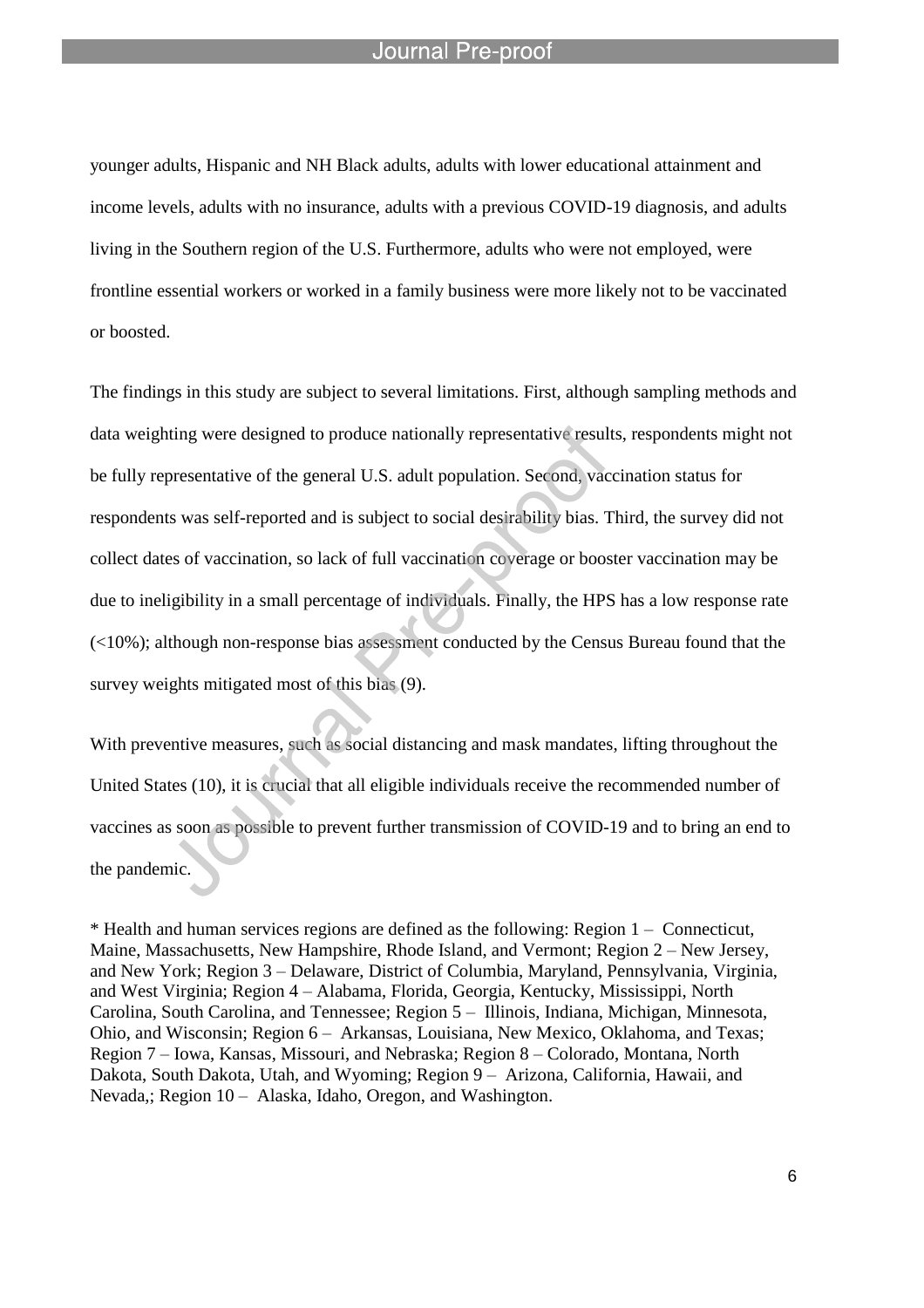† Employment status was assessed by the following question: "In the last 7 days, did you do any work for either pay or profit?" (yes/no)

l

‡ Essential worker status was assessed by the following questions: "In the last 7 days, have you worked or volunteered outside your home?" (yes/no). If respondents answered "yes," they were asked the following question: "Since January 1, 2021, which best describes the primary location/setting where you worked or volunteered outside your home?" Based on definitions from the U.S. Department of Homeland Security's Cybersecurity and Infrastructure Security Agency's (CISA), respondents were categorized as healthcare personnel (HCP) if their response falls in one of the following three primary location/work settings: 1) healthcare (such as hospital, doctor, dentist or mental health specialist office, outpatient facility, long-term care, home health care, pharmacy, and medical laboratory), 2) social service (such as child, youth, family, elderly, disability services), or 3) death care (such as funeral home, crematory, cemetery). Respondents were categorized as school if they replied with either one of the following settings: 1) education (pre-K, K-12 school) or childcare, or 2) other education (such as business or technical school, college, university). Furthermore, respondents were categories as non-healthcare frontline essential workers if respondents replied with one of the following 8 settings: 1) first responder (such as police or fire protection, emergency relief services), 2) correctional facility (such as jail, prison, detention center, reformatory), 3) food and beverage store (such as grocery store, warehouse club, supercenters, convenience store, specialty food store, bakery, liquor store), 4) agriculture, forestry, fishing, or hunting, 5) food manufacturing facility (such as meat-processing, produce packing, food or beverage manufacturing), 6) non-food manufacturing facility (such as metals, equipment and machinery, electronics), 7) public transit (such as bus, commuter rail, subway, school bus), or 8) United States Postal Service. Respondents were categorized as "other essential workers" if they reported that they were employed in another work setting classified as "essential" during the COVID-19 pandemic. Although not specified in the survey, these categories may include workers in transportation and logistics, food service, energy, water and wastewater, shelter and housing, public safety, IT and communication, news media, public safety, public health workers, finance, legal, and others. Respondents in either HCP, frontline, or other essential worker workers were categorized as "essential workers." For all other workers, respondents were categorized as non-essential workers if they reported other work settings not classified as "essential" or if they reported that they currently work for either pay or profit but did not work or volunteer outside the home.

§ Employment type was assessed by the following question, "Are you employed by the government, by a private company, a nonprofit organization or are you self-employed or working in a family business?" Response options were 1) government, 2) private company, 3) non-profit organization including tax exempt and charitable organizations, 4) self-employed, or 5) working in a family business. Due to small sample sizes, respondents that work in a family business were combined with those who were self-employed.

|| Questions on disability and functional status were derived from previously established measures: 1) Do you have difficulty seeing, even when wearing glasses? 2) Do you have difficulty hearing, even when using a hearing aid? 3) Do you have difficulty remembering or concentrating?, and 4) Do you have difficulty walking or climbing stairs? Response options were 1) no difficulty, 2) some difficulty, 3) a lot of difficulty, and 4) cannot do at all. Those who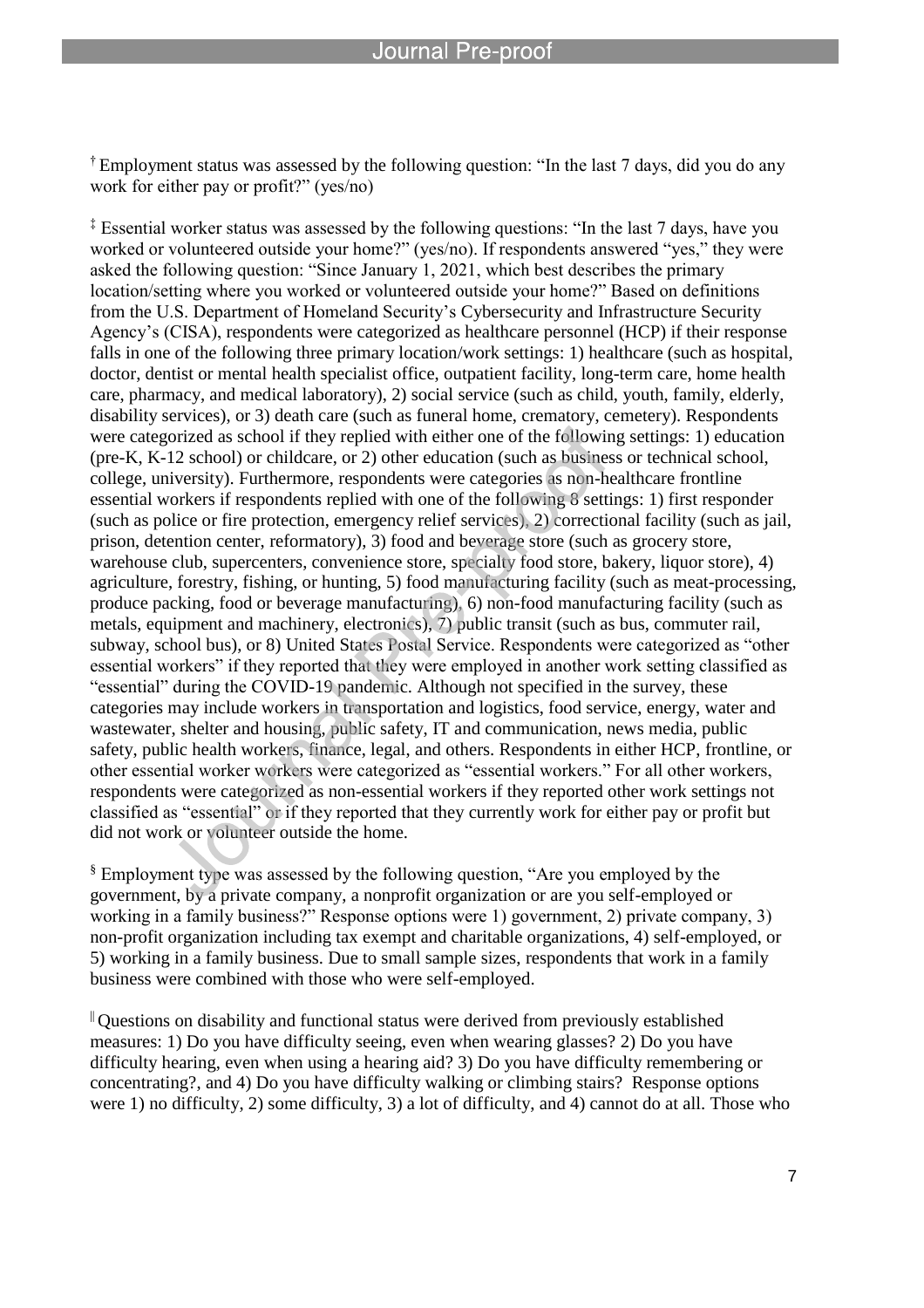answered "a lot of difficulty" or "cannot do at all" were categorized as having the specific disability pertaining to that question (e.g., hearing disability). This produced four non-mutually exclusive groups for disability. An overall disability status variable was created for those who reported any of the four categories of disability.

l

¶ Questions on anxiety and depression were derived from a validated two-item Patient Health Questionnaire (PHQ-2) and the two-item Generalized Anxiety Disorder (GAD-2) scale. The questions were: 1) "Over the last 2 weeks, how often have you been bothered by … having little interest or pleasure in doing things? Would you say not at all, several days, more than half the days, or nearly every day?" 2) "Over the last 2 weeks, how often have you been bothered by ... feeling down, depressed, or hopeless? Would you say not at all, several days, more than half the days, or nearly every day?" Questions from the GAD-2 were: "Over the last 2 weeks, how often have you been bothered by the following problems ... Feeling nervous, anxious, or on edge? Would you say not at all, several days, more than half the days, or nearly every day?" 2) "Over the last 2 weeks, how often have you been bothered by the following problems … Not being able to stop or control worrying? Would you say not at all, several days, more than half the days, or nearly every day?" For each scale, responses were assigned a numerical value: not at all=0, several days=1, more than half the days=2, and nearly every day=3. The two responses for each scale were summed and a score equal to three or greater on the PHQ-2 was categorized as symptoms of depression (hereafter referred to as depression) (9). A sum equal to three or greater on the GAD-2 was categorized as symptoms of anxiety (hereafter referred to as anxiety). Adults who had either symptoms of anxiety or depression were categorized as having either disorder.

\*\* Full vaccination was defined as receiving  $\geq 1$  dose of the Johnson and Johnson (Janssen vaccine), ≥2 doses of Pfizer-Biontech or Moderna vaccine, or ≥2 doses of "one of the brands that requires two initial shots, but not sure which brand"

†† Booster vaccination was defined as receiving ≥2 dose of the Johnson and Johnson (Janssen vaccine), ≥3 doses of Pfizer-Biontech or Moderna vaccine, or ≥3 doses of "one of the brands that requires two initial shots, but not sure which brand," among adults who are fully vaccinated for COVID-19.

The data that support the findings of this study are openly available at https://www.census.gov/programs-surveys/household-pulse-survey/datasets.html.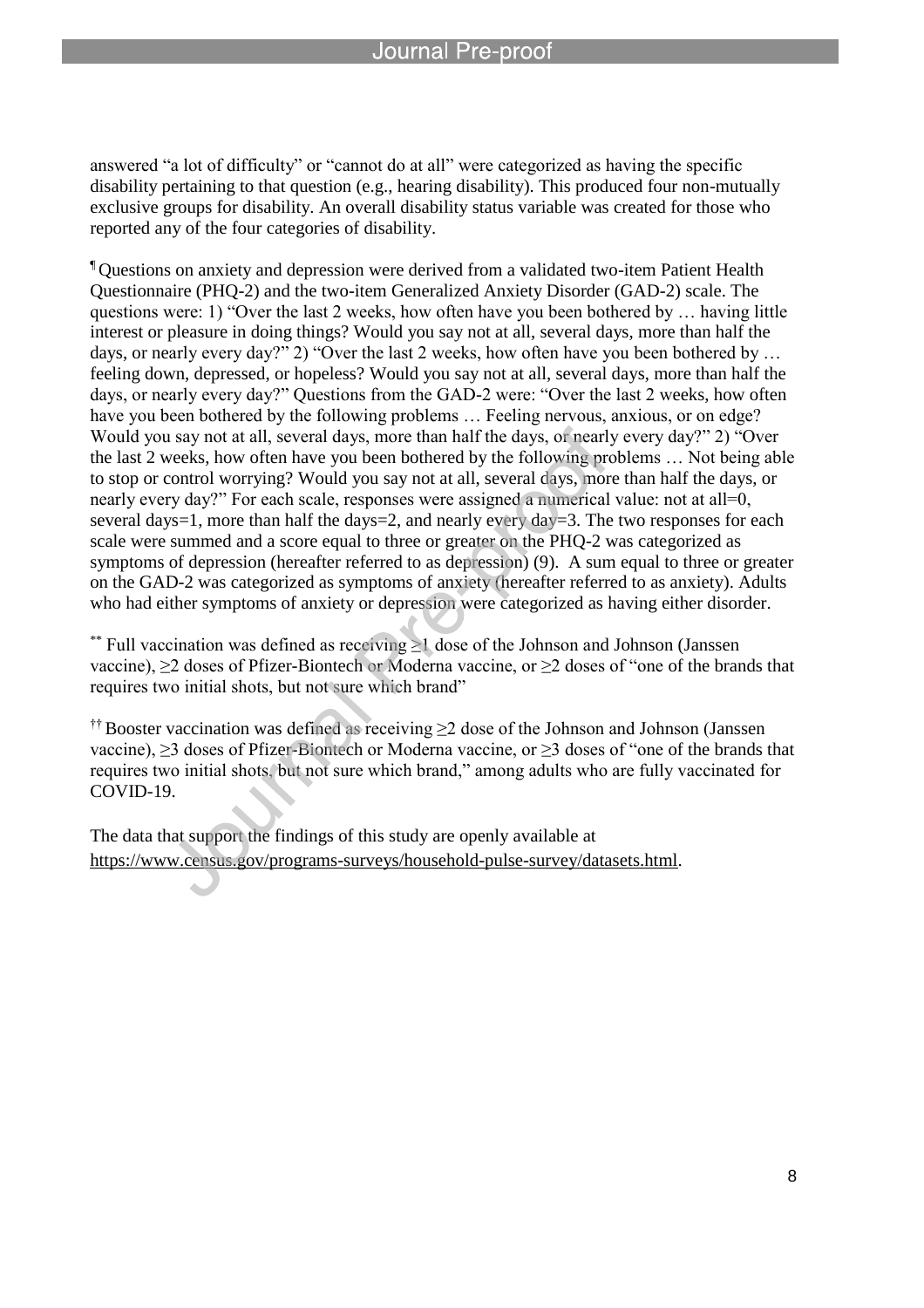l

# **References**

- **1.** COVID-19 ACIP Vaccine Recommendations. Centers for Disease Control and Prevention. Accessed on December 12, 2021. https://www.cdc.gov/vaccines/hcp/acip-recs/vacc-specific/covid-19.html
- **2.** COVID Data Tracker. Centers for Disease Control and Prevention. Assessed March 2, 2022. https://covid.cdc.gov/covid-data-tracker/#vaccinations\_vacc-total-adminrate-pop18
- **3.** People with Certain Medical Conditions. Centers for Disease Control and Prevention. Assessed March 2, 2022. https://www.cdc.gov/coronavirus/2019-ncov/need-extraprecautions/people-with-medical-conditions.html
- **4.** Nguyen, K.H., Srivastav, A., Razzaghi, H., Williams, W., Lindley, M.C., Jorgensen, C., Abad, N. and Singleton, J.A., 2021. COVID‐19 vaccination intent, perceptions, and reasons for not vaccinating among groups prioritized for early vaccination— United States, September and December 2020. MMWR Morb Mortal Wkly Rep 2021;70:217–222.
- **5.** Trends in Number of COVID-19 Cases and Deaths in the US Reported to CDC, by State/Territory. Centers for Disease Control and Prevention. Assessed March 2, 2022. https://covid.cdc.gov/covid-data-tracker/#trends\_dailycases
- **6.** Nguyen, K.H., Nguyen, K., Geddes, M., Allen, J.D. and Corlin, L., 2021. Trends in COVID-19 vaccination receipt and intention to vaccinate, United States, April– August, 2021. *American journal of infection control*.
- **7.** Source of the Data and Accuracy of the Estimates for the Household Pulse Survey Phase 3.3. Assessed March 2, 2022. https://www2.census.gov/programssurveys/demo/technical-documentation/hhp/Phase3- 3\_Source\_and\_Accuracy\_Week41.pdf
- **8.** Fields JF, Hunter-Childs J, Tersine A, Sisson J, Parker E, Velkoff V, Logan C, and Shin H. Design and Operation of the 2020 Household Pulse Survey, 2020. U.S. Census Bureau. Assessed September 9, 2021. https://www2.census.gov/programssurveys/demo/technical-documentation/hhp/2020\_HPS\_Background.pdf
- **9.** Nonresponse Bias Report for the 2020 Household Pulse Survey. Census Bureau. Available at: https://www2.census.gov/programs-surveys/demo/technicaldocumentation/hhp/2020\_HPS\_NR\_Bias\_Report-final.pdf
- **10.** Mask Mandates Ending in All But One State. WebMD. February 23, 2022. https://www.webmd.com/lung/news/20220223/mask-mandates-ending-all-but-onestate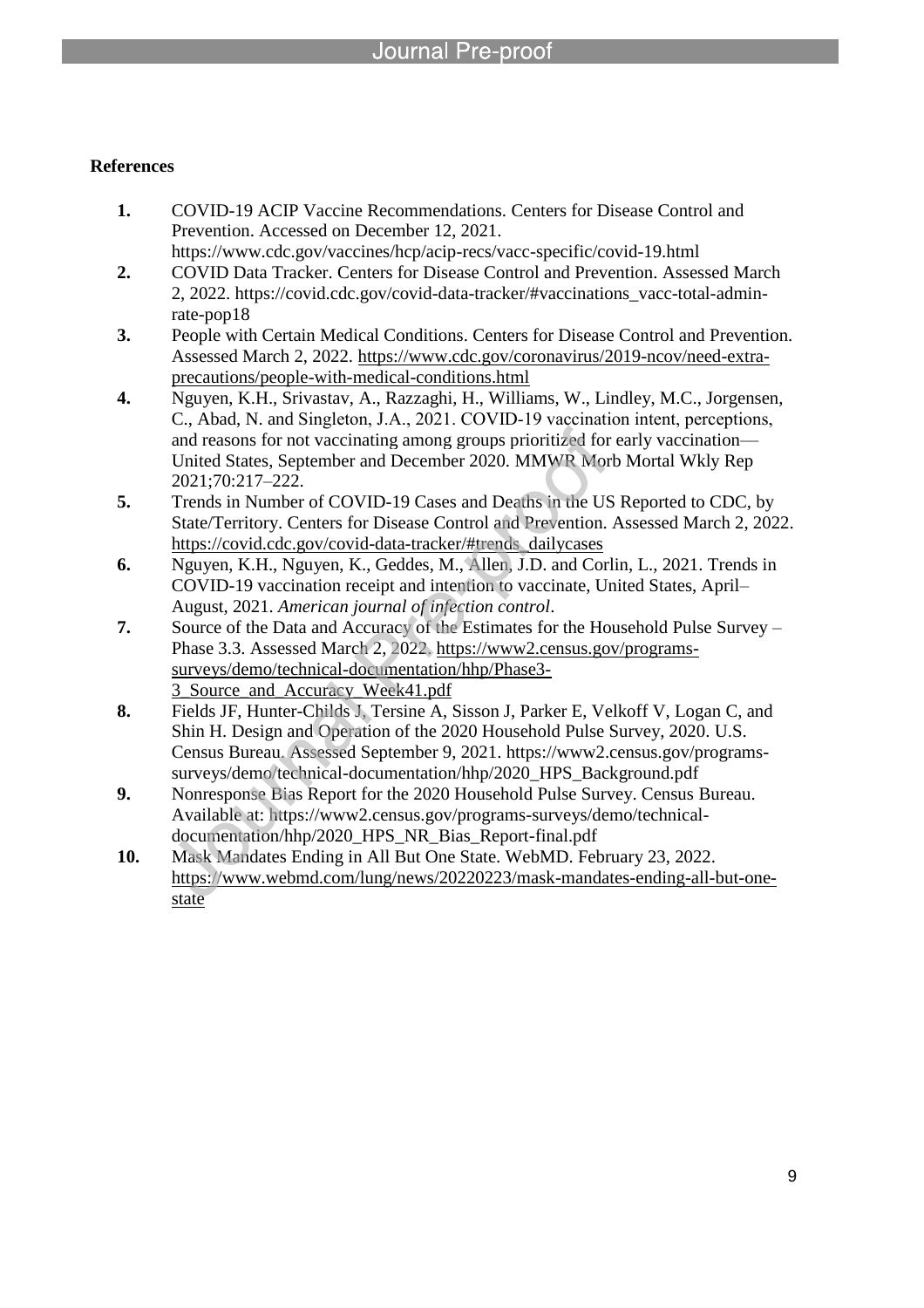| Table 1. COVID-19 Vaccination status by socioeconomic characteristics, United States, December 29, 2021 – January 10, 2022 | <b>Total</b>      |      |                    | Not vaccinated (n=7314) |                  |                  | Not Fully vaccinated* (n=8076) |               |                  |                  | Not boosted (n=22904)+ |               |                  |      |                  |
|----------------------------------------------------------------------------------------------------------------------------|-------------------|------|--------------------|-------------------------|------------------|------------------|--------------------------------|---------------|------------------|------------------|------------------------|---------------|------------------|------|------------------|
|                                                                                                                            | Unweighte<br>d(n) | $\%$ | 95%CI              | %                       | 95%<br><b>CI</b> | aPR <sub>‡</sub> | 95% CI                         | $\frac{9}{6}$ | 95% CI           | aPR <sub>±</sub> | 95% CI                 | $\frac{9}{6}$ | 95% CI           | aPR‡ | 95% CI           |
| All                                                                                                                        | 74995             |      |                    | 14.9                    | (14.4,<br>15.4)  |                  |                                | 16.6          | (16.0,<br>17.2)  |                  |                        | 44.9          | (44.1,<br>45.6)  |      |                  |
| Age Group (years)                                                                                                          |                   |      |                    |                         |                  |                  |                                |               |                  |                  |                        |               |                  |      |                  |
| $65+$                                                                                                                      | 19593             | 22.2 | (22.1,<br>22.4)    | 6.4                     | (5.7,<br>7.2)    | ref.             |                                | 7.3           | (6.3, 8.2)       | ref.             |                        | 24.9          | (23.5,<br>26.2)  | ref. |                  |
| $50 - 64$                                                                                                                  | 21413             | 25.5 | (25.3,<br>25.7)    | 11.6                    | (10.9,<br>12.2)  | 1.94             | (1.69,<br>(2.23)               | 13            | (12.3,<br>13.8   | 1.9              | (1.65,<br>2.20         | 41.1          | (39.5,<br>42.8   | 1.65 | (1.54,<br>1.77)  |
| 40-49                                                                                                                      | 14108             | 16.5 | (16.3,<br>16.8)    | 18.7                    | (17.5,<br>20.0)  | 3.4              | (2.86,<br>4.03)                | 20.5          | (19.2,<br>21.8   | 3.23             | (2.73,<br>3.82)        | 51.4          | (49.4,<br>53.3)  | 2.08 | (1.94,<br>2.23)  |
| 30-39                                                                                                                      | 13455             | 18.7 | (18.3,<br>19.2)    | 21.2                    | (19.5,<br>22.8)  | 3.93             | (3.31,<br>4.67)                | 23.1          | (21.4,<br>24.8)  | 3.7              | (3.12,<br>4.39)        | 55            | (53.1,<br>56.9   | 2.31 | (2.16,<br>2.47)  |
| 18-29                                                                                                                      | 6426              | 17   | (16.6,<br>17.3)    | 20.5                    | (18.7,<br>22.4)  | 3.29             | (2.79,<br>3.87)                | 23            | (21.2,<br>24.8)  | 3.21             | (2.75,<br>3.76         | 64.7          | (62.8,<br>66.5)  | 2.51 | (2.35,<br>2.68)  |
| Gender                                                                                                                     |                   |      |                    |                         |                  |                  |                                |               |                  |                  |                        |               |                  |      |                  |
| Male                                                                                                                       | 30672             | 48.4 | (48.4,<br>$48.4$ ) | 15.5                    | (14.7,<br>16.3)  | ref.             |                                | 17.1          | (16.2,<br>17.9)  | ref.             |                        | 43.2          | (42.0,<br>44.4)  | ref. |                  |
| Female                                                                                                                     | 44323             | 51.6 | (51.6,<br>51.6)    | 14.4                    | (13.8,<br>15.0)  | 0.95             | (0.89,<br>1.03)                | 16.1          | (15.5,<br>16.8)  | 0.98             | (0.91,<br>1.05)        | 46.4          | (45.4,<br>47.4)  | 1.07 | (1.03,<br>1.11)  |
| Race/ethnicity                                                                                                             |                   |      |                    |                         |                  |                  |                                |               |                  |                  |                        |               |                  |      |                  |
| NH White                                                                                                                   | 54977             | 62.2 | (62.1,<br>62.3)    | 15                      | (14.5,<br>15.6)  | ref.             |                                | 16.5          | (15.9,<br>17.1)  | ref.             |                        | 39.8          | (39.0,<br>40.6   | ref. |                  |
| <b>NH Black</b>                                                                                                            | 5752              | 11.4 | (11.3,<br>11.5)    | 18.2                    | (16.6,<br>19.9)  | 0.85             | (0.77,<br>0.94)                | 21.1          | (19.3,<br>23.0)  | 0.86             | (0.78,<br>0.94)        | 57.9          | (55.8,<br>60.0   | 1.22 | (1.16,<br>1.29   |
| <b>NH Asian</b>                                                                                                            | 4065              | 5.6  | (5.4,<br>5.7       | $\overline{3}$          | (1.9,<br>(4.2)   | 0.22             | (0.14,<br>0.36)                | 3.4           | (2.2, 4.5)       | 0.23             | (0.15,<br>0.35)        | 34.4          | (32.2,<br>36.7)  | 0.87 | (0.80,<br>0.95)  |
| NH multi/other                                                                                                             | 2734              | 3.5  | (3.3,<br>3.7)      | 21.9                    | (18.3,<br>(25.5) | 1.11             | (0.96,<br>1.28                 | 23.8          | (20.3,<br>27.3)  | 1.09             | (0.95,<br>1.25)        | 48.6          | (44.7,<br>52.4)  | 1.04 | (0.96,<br>1.12)  |
| Hispanic or Latino                                                                                                         | 7467              | 17.3 | (17.1,<br>17.5)    | 14.7                    | (13.1,<br>16.4)  | 0.55             | (0.47,<br>0.63)                | 16.6          | (15.0,<br>18.2)  | 0.56             | (0.49,<br>0.64)        | 58.2          | (55.6,<br>60.8   | 1.03 | (0.97,<br>1.08)  |
| <b>Educational Attainment</b>                                                                                              |                   |      |                    |                         |                  |                  |                                |               |                  |                  |                        |               |                  |      |                  |
| High school or less                                                                                                        | 10062             | 39   | (38.9,<br>39.0     | 22.1                    | (21.0,<br>(23.3) | 3.78             | (3.26,<br>4.37)                | 24.6          | (23.2,<br>(25.9) | 3.52             | (3.08,<br>4.02)        | 54            | (52.2,<br>55.8   | 1.94 | (1.84,<br>2.05)  |
| Some college and Associate<br>degree                                                                                       | 22707             | 30.2 | (30.2,<br>$30.2$ ) | 15                      | (14.2,<br>(15.8) | 2.53             | (2.21,<br>(2.89)               | 16.7          | (15.8,<br>17.5)  | 2.39             | (2.12,<br>2.69         | 49.9          | (48.9,<br>50.9   | 1.7  | (1.62,<br>1.78)  |
| College graduate (Bachelor<br>degree)                                                                                      | 22086             | 17.2 | (16.9,<br>17.4)    | 6.7                     | (6.2,<br>7.2)    | 1.27             | (1.09,<br>1.49                 | 7.6           | (7.1, 8.1)       | 1.25             | (1.09,<br>1.44)        | 36.4          | (35.3,<br>37.5)  | 1.32 | (1.26,<br>(1.38) |
| Above college graduate                                                                                                     | 20140             | 13.7 | (13.5,<br>13.9)    | 4.6                     | (4.0,<br>5.1)    | ref.             |                                | 5.2           | (4.6, 5.7)       | ref.             |                        | 25            | (24.1,<br>(25.9) | ref. |                  |
| <b>Annual Household Income</b>                                                                                             |                   |      |                    |                         |                  |                  |                                |               |                  |                  |                        |               |                  |      |                  |
| Less than \$35,000                                                                                                         | 13116             | 22.1 | (21.5,<br>22.7)    | 19.9                    | (18.6,<br>21.1)  | 1.48             | (1.34,<br>1.63)                | 23            | (21.5,<br>24.5)  | 1.6              | (1.45,<br>1.77)        | 55.1          | (53.1,<br>57.0   | 1.29 | (1.23,<br>1.36)  |
| \$35,000 - \$49,999                                                                                                        | 6831              | 9.8  | (9.3,<br>10.2      | 14.1                    | (12.3,<br>15.9)  | 1.15             | (1.01,<br>1.31)                | 15.8          | (13.9,<br>17.7)  | 1.21             | (1.07,<br>1.37)        | 50.6          | (48.6,<br>52.6)  | 1.23 | (1.17,<br>1.30)  |
| \$50,000 - \$74,999                                                                                                        | 10605             | 13.7 | (13.1,<br>14.2)    | 13.1                    | (11.7,<br>(14.6) | 1.19             | (1.04,<br>(1.36)               | 14.2          | (12.8,<br>15.6)  | 1.2              | (1.06,<br>(1.36)       | 45.5          | (43.5,<br>47.4)  | 1.2  | (1.14,<br>1.26)  |
| \$75,000 and above                                                                                                         | 32795             | 33.8 | (33.4,<br>34.2)    | 8.7                     | (8.1,<br>9.3)    | ref.             |                                | 9.3           | (8.7, 9.9)       | ref.             |                        | 33.4          | (32.3,<br>34.4)  | ref. |                  |

### **Table 1. COVID-19 vaccination status by socioeconomic characteristics, United States, December 29, 2021 – January 10, 2022**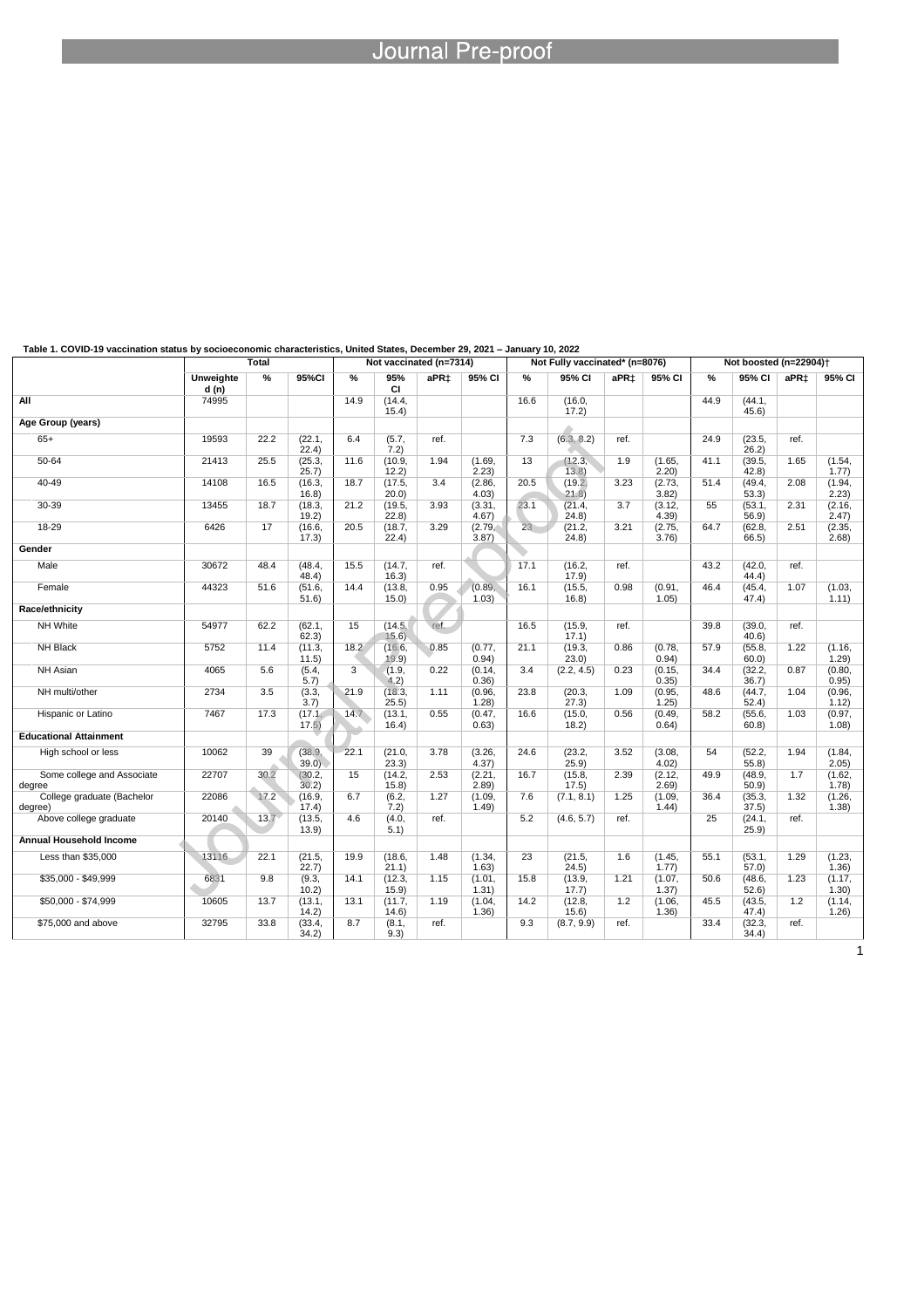l

| Did not report                                                                                      | 11648 | 20.7 | (20.0,<br>21.3) | 21.6 | (19.8,<br>(23.3) | 1.39           | (1.15,<br>1.67   | 24   | (22.2,<br>(25.8)   | 1.44 | (1.23,<br>1.69  | 53.4 | (51.2,<br>55.5)  | 1.18 | (1.10,<br>1.26  |
|-----------------------------------------------------------------------------------------------------|-------|------|-----------------|------|------------------|----------------|------------------|------|--------------------|------|-----------------|------|------------------|------|-----------------|
| <b>Health Insurance</b>                                                                             |       |      |                 |      |                  |                |                  |      |                    |      |                 |      |                  |      |                 |
| Yes                                                                                                 | 63922 | 91.4 | (91.0,<br>91.8  | 11.9 | (11.4,<br>12.4)  | ref.           |                  | 13.1 | (12.6,<br>13.7)    | ref. |                 | 41.3 | (40.5,<br>42.0   | ref. |                 |
| <b>No</b>                                                                                           | 3281  | 8.6  | (8.2,<br>9.0    | 28   | (24.6,<br>31.4)  | 1.46           | (1.27,<br>1.69   | 32.7 | (29.0,<br>36.4)    | 1.54 | (1.36,<br>1.75) | 69.3 | (66.0,<br>72.6   | 1.17 | (1.11,<br>1.24) |
| <b>Previous COVID-19 infection</b>                                                                  |       |      |                 |      |                  |                |                  |      |                    |      |                 |      |                  |      |                 |
| Yes                                                                                                 | 14682 | 23.6 | (23.1,<br>24.2) | 21.2 | (20.0,<br>22.5)  | 1.6            | (1.46,<br>1.77   | 23.8 | (22.6,<br>25.1     | 1.63 | (1.50,<br>1.77  | 62.6 | (61.1,<br>64.2)  | 1.39 | (1.34,<br>1.43) |
| <b>No</b>                                                                                           | 58529 | 76.4 | (75.8,<br>76.9  | 11.9 | (11.4,<br>12.5)  | ref.           |                  | 13.3 | (12.7,<br>13.9     | ref. |                 | 39.8 | (39.0,<br>40.6   | ref. |                 |
| HHS region                                                                                          |       |      |                 |      |                  |                |                  |      |                    |      |                 |      |                  |      |                 |
|                                                                                                     | 7853  | 4.6  | (4.6,<br>(4.6)  | 8.1  | (7.1,<br>9.2)    | ref.           |                  | 9.3  | (8.2, 10.5)        | ref. |                 | 38.1 | (36.2,<br>40.0   | ref. |                 |
| $\overline{2}$                                                                                      | 3093  | 8.6  | (8.6,<br>8.6    | 8.7  | (6.9,<br>(10.5)  | 1.09           | (0.82,<br>1.43   | 10.4 | (8.3, 12.4)        | 1.08 | (0.84,<br>1.41) | 44.6 | (41.6,<br>(47.5) | 1.1  | (1.01,<br>1.20  |
| 3                                                                                                   | 8775  | 9.4  | (9.4,<br>9.4)   | 13.4 | (11.6,<br>15.2   | 1.69           | 1.40,<br>2.04)   | 14.7 | (12.9,<br>16.6)    | 1.61 | (1.33,<br>1.94) | 42   | (40.0,<br>44.0   | 1.07 | (1.00,<br>1.15) |
| $\overline{4}$                                                                                      | 10259 | 20.8 | (20.8,<br>20.8  | 18.3 | (17.0,<br>19.7)  | 2.15           | (1.87,<br>(2.46) | 20.7 | (19.2,<br>22.2)    | 2.09 | (1.82,<br>2.39) | 49.2 | (47.5,<br>51.0   | 1.21 | (1.13,<br>1.28  |
| 5                                                                                                   | 9471  | 15.9 | (15.9,<br>15.9  | 16.9 | (15.7,<br>18.1)  | 1.88           | (1.60,<br>2.20)  | 18.5 | (17.3,<br>19.7)    | 1.81 | (1.53,<br>2.13) | 41.4 | (39.5,<br>43.3)  | 1.06 | (0.98,<br>1.14) |
| 6                                                                                                   | 7714  | 12.8 | (12.8,<br>12.8  | 17.6 | (16.0,<br>19.3)  | 1.85           | (1.54,<br>2.22)  | 19.6 | (17.8,<br>21.4)    | 1.78 | (1.50,<br>2.11) | 50.6 | (48.6,<br>52.5)  | 1.15 | (1.07,<br>1.23) |
| $\overline{7}$                                                                                      | 4627  | 4.2  | (4.2,<br>4.2)   | 16.7 | (14.9,<br>18.4)  | 1.92           | (1.59,<br>2.31)  | 18.5 | (16.8,<br>20.2)    | 1.81 | (1.52,<br>2.16  | 43.9 | (41.2,<br>46.6   | 1.11 | (1.01,<br>1.21) |
| 8                                                                                                   | 6752  | 3.7  | (3.7,<br>3.7)   | 16.8 | (15.2,<br>18.3)  | $\overline{2}$ | (1.69,<br>2.38)  | 18.5 | (16.9,<br>$20.0$ ) | 1.92 | (1.63,<br>2.26  | 41.6 | (39.6,<br>43.6)  | 1.04 | (0.96,<br>1.13) |
| 9                                                                                                   | 9770  | 15.6 | (15.6,<br>15.6  | 12.2 | (10.4,<br>14.1)  | 1.58           | (1.25,<br>1.99   | 13.3 | (11.4,<br>15.2)    | 1.49 | (1.19,<br>1.86  | 44.1 | (41.9,<br>46.3   | 1.07 | (1.00,<br>1.15) |
| 10                                                                                                  | 6681  | 4.5  | (4.5,<br>4.5    | 12.9 | (11.6,<br>14.2)  | 1.57           | (1.30,<br>1.88   | 13.7 | (12.4,<br>15.1)    | 1.44 | (1.20,<br>1.72) | 42.6 | (40.8,<br>44.4)  | 1.1  | (1.03,<br>1.18  |
| Abbreviations: aPR=adjusted prevalence ratio; CI=confidence interval; HHS=Health and Human Services |       |      |                 |      |                  |                |                  |      |                    |      |                 |      |                  |      |                 |

\* Full vaccination was defined as receiving ≥1 dose of the Johnson and Johnson (Janssen vaccine), ≥2 doses of Pfizer-Biontech or Moderna vaccine, or ≥2 doses of "one of the brands that requires two initial shots, but not sure which brand"

†Booster vaccination was defined as receiving ≥2 dose of the Johnson and Johnson (Janssen vaccine), ≥3 doses of Pfizer-Biontech or Moderna vaccine, or ≥3 doses of "one of the brands that requires two initial shots, but not sure which brand," among adults who are fully vaccinated for COVID-19.<br>‡ Model adjusted for age, gender, race/ethnicity, educational attainment, annual household income, health insurance, previou

§Health and human services regions (HHS) are defined as the following: Region 1 - Connecticut, Maine, Massachusetts, New Hampshire, Rhode Island, and Vermont; Region 2 - New Jersey, and New York; Region 3 - Delaware, District of Columbia, Maryland, Pennsylvania, Virginia, and West Virginia; Region 4 - Alabama, Florida, Georgia, Kentucky, Mississippi, North Carolina, South Carolina, and Tennessee; Region 5 – Illinois, Indiana, Michigan, Minnesota, Ohio, and Wisconsin; Region 6 – Arkansas, Louisiana, New Mexico, Oklahoma, and Texas; Region 7 – Iowa, Kansas, Missouri, and<br>Nebraska; Region 8 – Colorado, Mont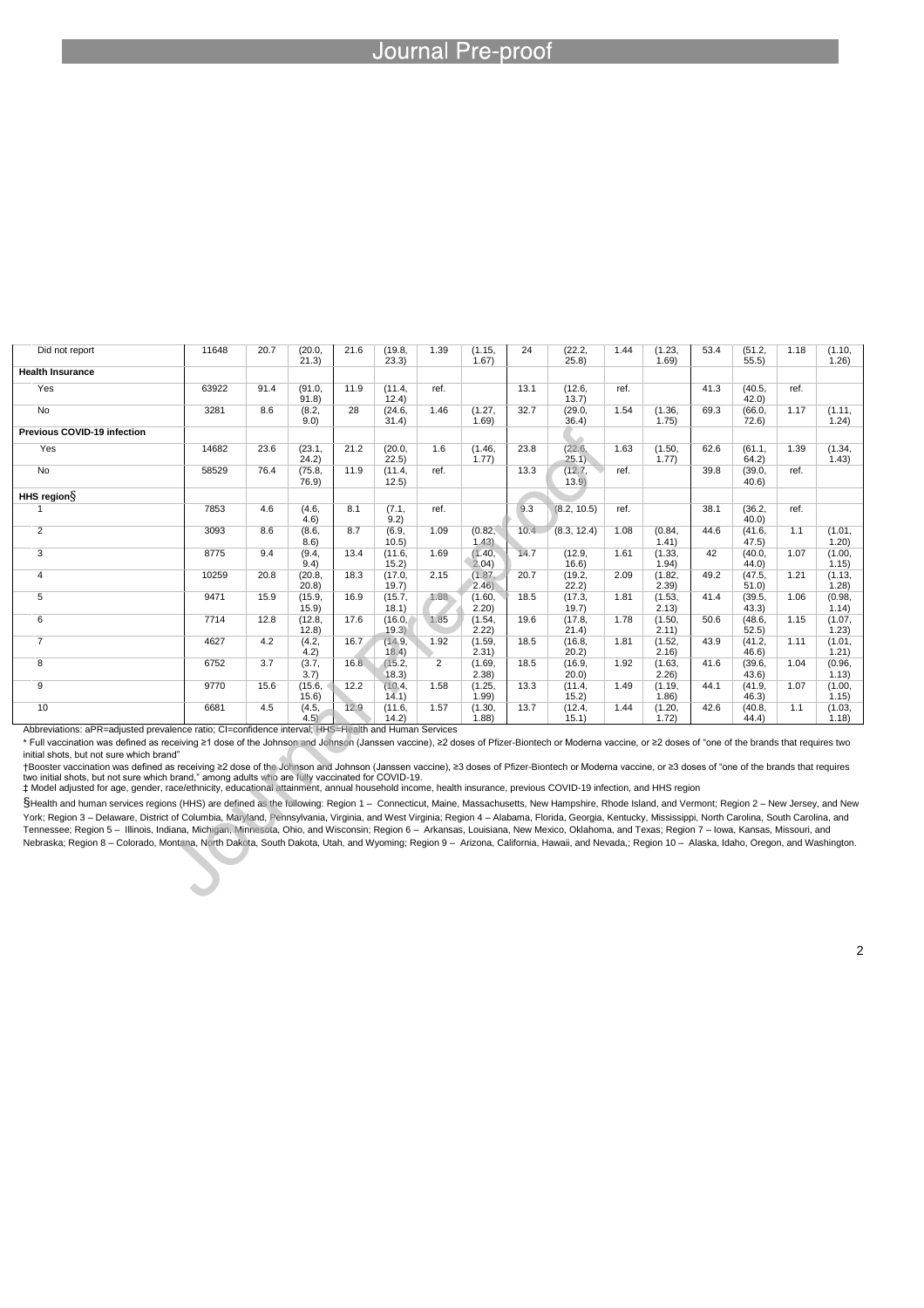# **Example 20 Journal Pre-proof**

| Table 2. COVID-19 vaccination status by select groups, United States, December 29, 2021 – January 10, 2022 |  |  |
|------------------------------------------------------------------------------------------------------------|--|--|
|------------------------------------------------------------------------------------------------------------|--|--|

|                                                | Overall<br>Not vaccinated |                    |                   | Not Fully vaccinated* |                   | Not boosted +     |                   |  |  |
|------------------------------------------------|---------------------------|--------------------|-------------------|-----------------------|-------------------|-------------------|-------------------|--|--|
|                                                | % (95%CI)                 | % (95%CI)          | aPR‡ (95%CI)      | % (95%CI)             | aPR‡ (95%CI)      | % (95%CI)         | aPR‡ (95%CI)      |  |  |
| Employed                                       |                           |                    |                   |                       |                   |                   |                   |  |  |
| <b>No</b>                                      | 44.4 (43.7, 45.0)         | 15.4 (14.5, 16.4)  | ref.              | 17.3 (16.2, 18.4)     | ref.              | 42.5 (41.4, 43.7) | ref.              |  |  |
| Yes                                            | 55.6 (55.0, 56.3)         | 13.1 (12.4, 13.8)  | 0.83(0.76, 0.89)  | 14.5 (13.8, 15.2)     | 0.82(0.76, 0.89)  | 46.2 (45.3, 47.2) | 1.00(0.96, 1.04)  |  |  |
| <b>Essential Worker Group</b>                  |                           |                    |                   |                       |                   |                   |                   |  |  |
| Non-essential Worker                           | 64.8 (63.9, 65.8)         | 12.3 (11.5, 13.1)  | ref.              | 13.5 (12.7, 14.3)     | ref.              | 46.0 (44.7, 47.2) | ref.              |  |  |
| Healthcare personnel                           | 8.9(8.4, 9.4)             | 5.9(4.7, 7.0)      | 0.54(0.45, 0.67)  | 7.9(6.6, 9.1)         | 0.65(0.55, 0.77)  | 40.6 (37.5, 43.8) | 0.86(0.79, 0.83)  |  |  |
| School                                         | 4.7(4.4, 5.0)             | 7.5(5.9, 9.1)      | 0.91(0.74, 1.12)  | 8.9(7.1, 10.7)        | 0.96(0.79, 1.17)  | 36.2 (32.8, 39.7) | 0.88(0.79, 0.98)  |  |  |
| Frontline Worker                               | 9.5(9.0, 10.0)            | 21.5 (19.2, 23.8)  | 1.36(1.19, 1.56)  | 22.8 (20.4, 25.1)     | 1.32(1.16, 1.49)  | 53.6 (50.4, 56.8) | 1.03(0.96, 1.11)  |  |  |
| <b>Other Essential Worker</b>                  | 12.0 (11.3, 12.7)         | 17.7 (15.3, 20.2)  | 1.15 (0.96, 1.39) | 19.8(17.3, 22.2)      | 1.78 (1.00, 1.38) | 50.0 (46.6, 53.4) | 0.98(0.91, 1.06)  |  |  |
| <b>Employment type</b>                         |                           |                    |                   |                       |                   |                   |                   |  |  |
| Non-profit                                     | 9.3(8.8, 9.8)             | 6.1(4.7, 7.6)      | ref.              | 6.7(5.3, 8.1)         | ref.              | 35.2 (32.7, 37.8) | ref.              |  |  |
| Private                                        | 63.4 (62.6, 64.1)         | 13.4 (12.5, 14.3)  | 1.37(1.06, 1.76)  | 14.9 (13.9, 15.9)     | 1.42 (1.13, 1.78) | 48.5 (47.2, 49.7) | 1.18 (1.09, 1.27) |  |  |
| Government                                     | 14.0 (13.5, 14.6)         | 9.6(8.1, 11.1)     | 1.24(0.91, 1.69)  | 10.7(9.1, 12.2)       | 1.28 (0.95, 1.71) | 43.2 (40.8, 45.6) | 1.11(1.01, 1.22)  |  |  |
| Family business (including<br>self-employment) | 13.2 (12.6, 13.9)         | 19.5 (17.1, 21.9)  | 2.26 (1.69, 3.03) | 21.2 (18.7, 23.7)     | 2.29 (1.76, 2.98) | 45.5 (42.9, 48.0) | 1.15(1.06, 1.26)  |  |  |
| <b>Disability status</b>                       |                           |                    |                   |                       |                   |                   |                   |  |  |
| No                                             | 86.0 (85.4, 86.5)         | 12.9 (12.3, 13.5)  | ref.              | 14.3 (13.6, 15.0)     | ref.              | 42.4 (41.5, 43.3) | ref.              |  |  |
| Yes                                            | 14.0 (13.5, 14.6)         | 16.1 (14.2, 17.9). | 0.97(0.87, 1.09)  | 18.4 (16.6, 20.1)     | 0.99(0.91, 1.09)  | 48.4 (46.1, 50.7) | 1.03 (0.98, 1.08) |  |  |
| <b>Mental health symptoms</b>                  |                           |                    |                   |                       |                   |                   |                   |  |  |
| None                                           | 67.9 (67.2, 68.7)         | 13.0 (12.4, 13.6)  | ref.              | 14.3 (13.6, 14.9)     | ref.              | 39.9 (39.0, 40.8) | ref.              |  |  |
| Anxiety or depression                          | 32.1 (31.3, 32.8)         | 14.6 (13.7, 15.5)  | 0.79(0.72, 0.87)  | 16.7 (15.7, 17.8)     | 0.83(0.76, 0.90)  | 50.9 (49.3, 52.5) | 1.02 (0.97, 1.06) |  |  |
| <b>Households with children</b>                |                           |                    |                   |                       |                   |                   |                   |  |  |
| None                                           | 63.3 (62.6, 64.1)         | 10.8 (10.3, 11.4)  | ref.              | 12.1 (11.6, 12.7)     | ref.              | 39.5 (38.6, 40.4) | ref.              |  |  |
| <5 years old                                   | 7.1 (6.7, 7.5)            | 24.9 (21.5, 28.2)  | 1.75(1.48, 2.06)  | 28.8 (25.0, 32.5)     | 1.86 (1.63, 2.13) | 55.5 (52.6, 58.4) | 1.13(1.05, 1.21)  |  |  |
| 5-11 years old                                 | 10.9(10.5, 11.4)          | 22.0 (20.4, 23.6)  | 1.53 (1.37, 1.72) | 24.1 (22.5, 25.7)     | 1.51 (1.37, 1.67) | 56.3 (54.3, 58.2) | 1.16(1.11, 1.22)  |  |  |
| 12-17 years old                                | (18.7 (18.1, 19.3))       | 20.8 (19.3, 22.3)  | 1.51 (1.37, 1.68) | 22.5 (21.0, 24.1)     | 1.48 (1.34, 1.62) | 56.3 (53.7, 58.8) | 1.12(1.06, 1.19)  |  |  |
| <b>Food Sufficiency</b>                        |                           |                    |                   |                       |                   |                   |                   |  |  |
| Enough food to eat                             | 89.8 (89.4, 90.3)         | 12.5 (11.9, 13.0)  | ref.              | 13.7 (13.2, 14.3)     | ref.              | 41.4 (40.6, 42.2) | ref.              |  |  |
| Sometimes                                      | 7.9(7.5, 8.4)             | 22.2 (19.3, 25.1)  | 1.14 (0.98, 1.32) | 26.4 (23.3, 29.4)     | 1.21(1.06, 1.38)  | 65.3 (62.4, 68.3) | 1.12(1.07, 1.18)  |  |  |
| Often not enough to eat                        | $2.2$ (2.0, 2.5)          | 29.4 (24.6, 34.3)  | 1.33 (1.08, 1.66) | 33.4 (28.3, 38.4)     | 1.34 (1.11, 1.62) | 72.2 (66.9, 77.5) | 1.16(1.07, 1.27)  |  |  |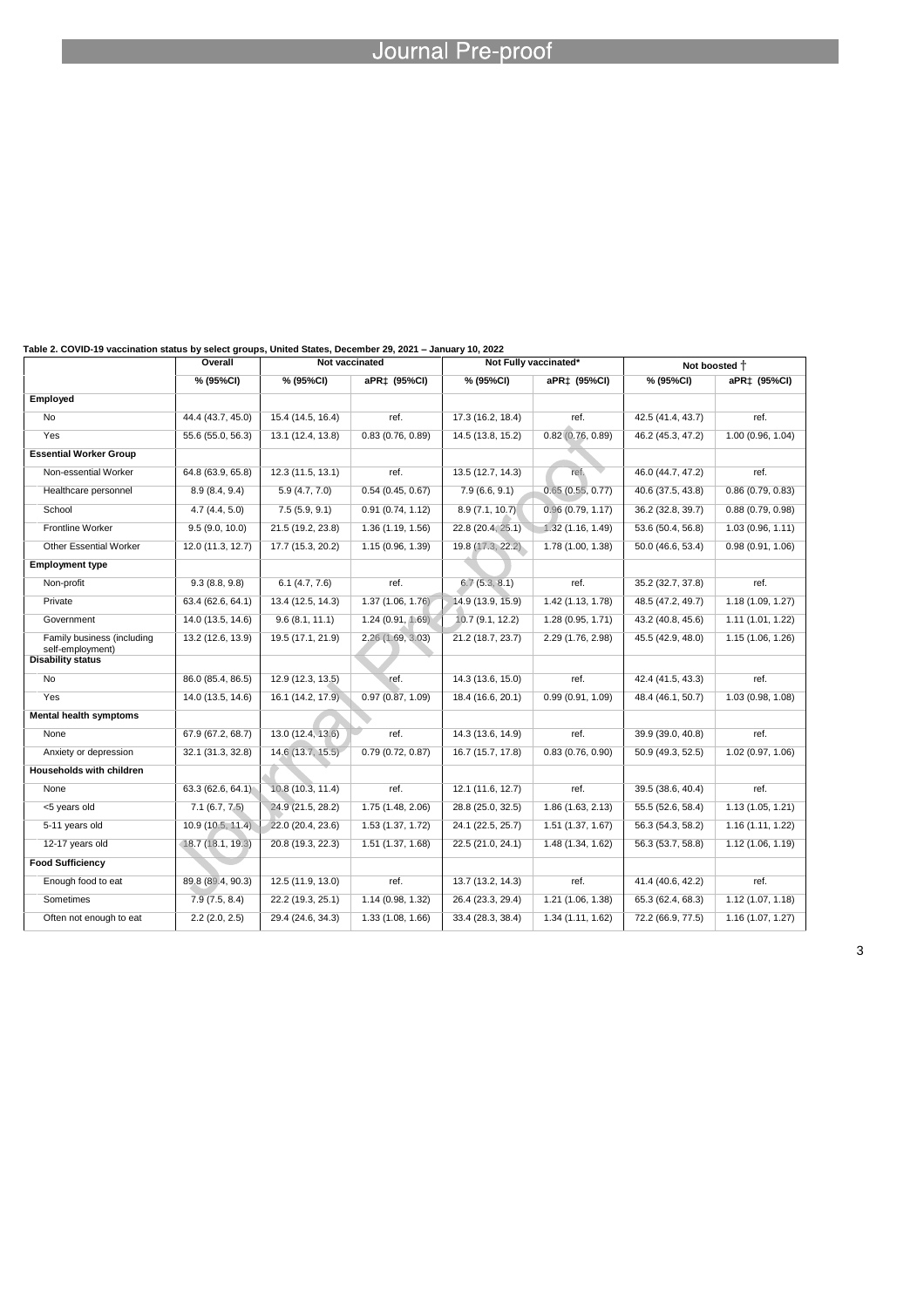l

| <b>Housing type</b>                            |                   |                   |                   |                   |                   |                   |                   |
|------------------------------------------------|-------------------|-------------------|-------------------|-------------------|-------------------|-------------------|-------------------|
| Single-family home                             | 66.4 (65.7, 67.1) | 12.5 (11.8, 13.2) | ref.              | 13.9 (13.1, 14.7) | ref.              | 39.8 (38.8, 40.7) | ref.              |
| Townhouse/condo                                | 7.6(7.2, 7.9)     | 9.3(7.8, 10.9)    | 0.69(0.57, 0.84)  | 10.4 (8.8, 12.0)  | 0.69(0.58, 0.82)  | 45.1 (41.9, 48.2) | 1.01 (0.94, 1.09) |
| Multi-unit home                                | 20.5 (19.9, 21.2) | 13.3 (11.7, 14.9) | 0.84(0.74, 0.95)  | 14.9 (13.3, 16.4) | 0.84(0.75, 0.94)  | 49.9 (48.0, 51.8) | 1.00 (0.96, 1.05) |
| Other- including mobile home,<br>boat, van, RV | 5.5(5.1, 5.9)     | 26.9 (23.8, 30.1) | 1.26 (1.09, 1.45) | 30.8 (27.4, 34.3) | 1.27 (1.13, 1.43) | 56.5 (52.5, 60.4) | 1.11 (1.03, 1.19) |

Joseph's R.R.

Abbreviations: aPR=adjusted prevalence ratio; CI=confidence interval

\* Full vaccination was defined as receiving ≥1 dose of the Johnson and Johnson (Janssen vaccine), ≥2 doses of Pfizer-Biontech or Moderna vaccine, or ≥2 doses of "one of the brands that requires two initial shots, but not sure which brand"

†Booster vaccination was defined as receiving ≥2 dose of the Johnson and Johnson (Janssen vaccine), ≥3 doses of Pfizer-Biontech or Moderna vaccine, or ≥3 doses of "one of the brands that requires two initial shots, but not sure which brand," among adults who are fully vaccinated for COVID-19. ‡ Separate multivariable logistic models were conducted for each group as the explanatory variable and adjusted for age, gender, race/ethnicity, educational attainment, annual household income, health

insurance, previous COVID-19 infection, and Health and Human services region.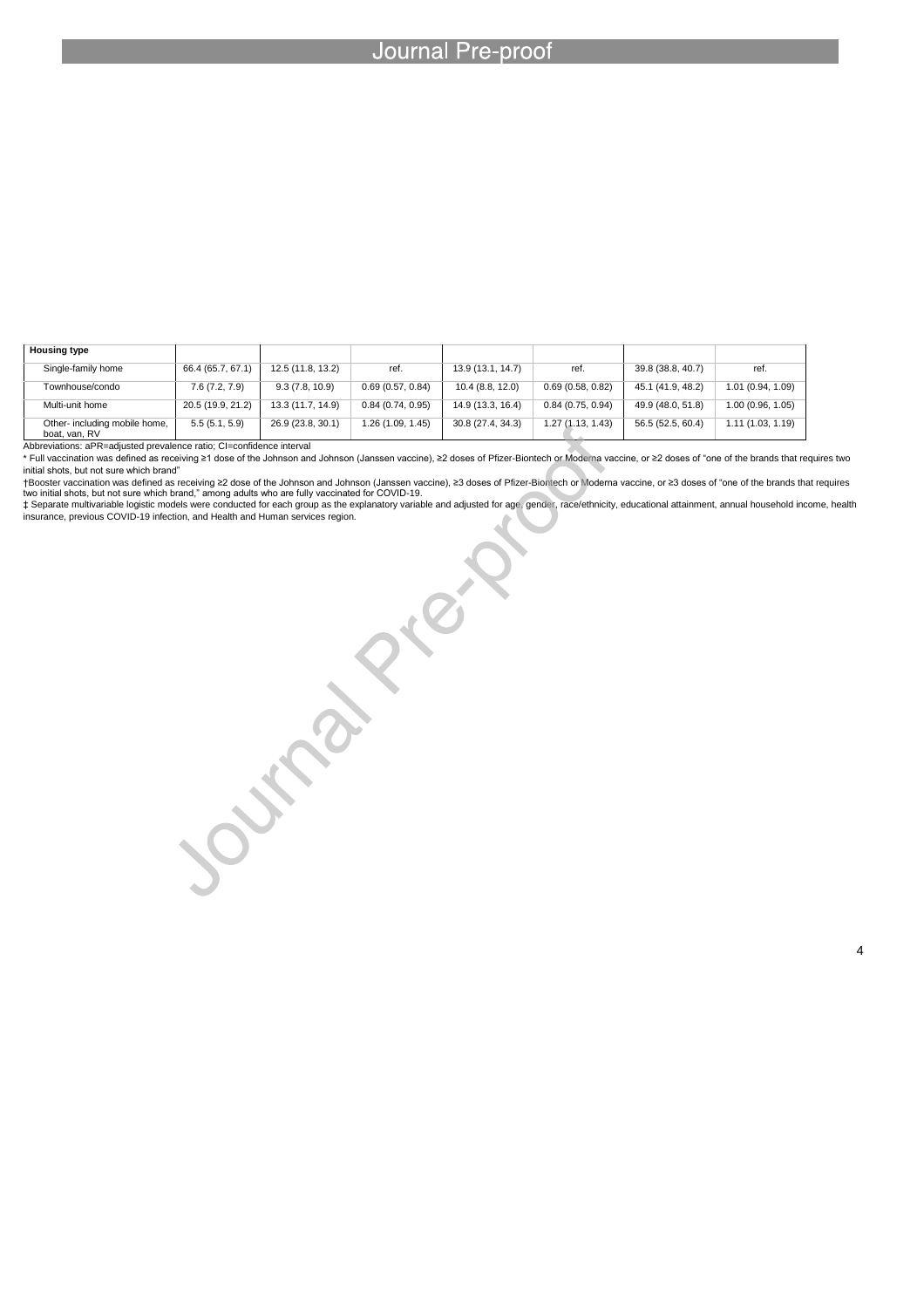

l

#### **Figure 1. COVID-19 vaccination status by age group, United States, December 29, 2021 – January 10, 2022**